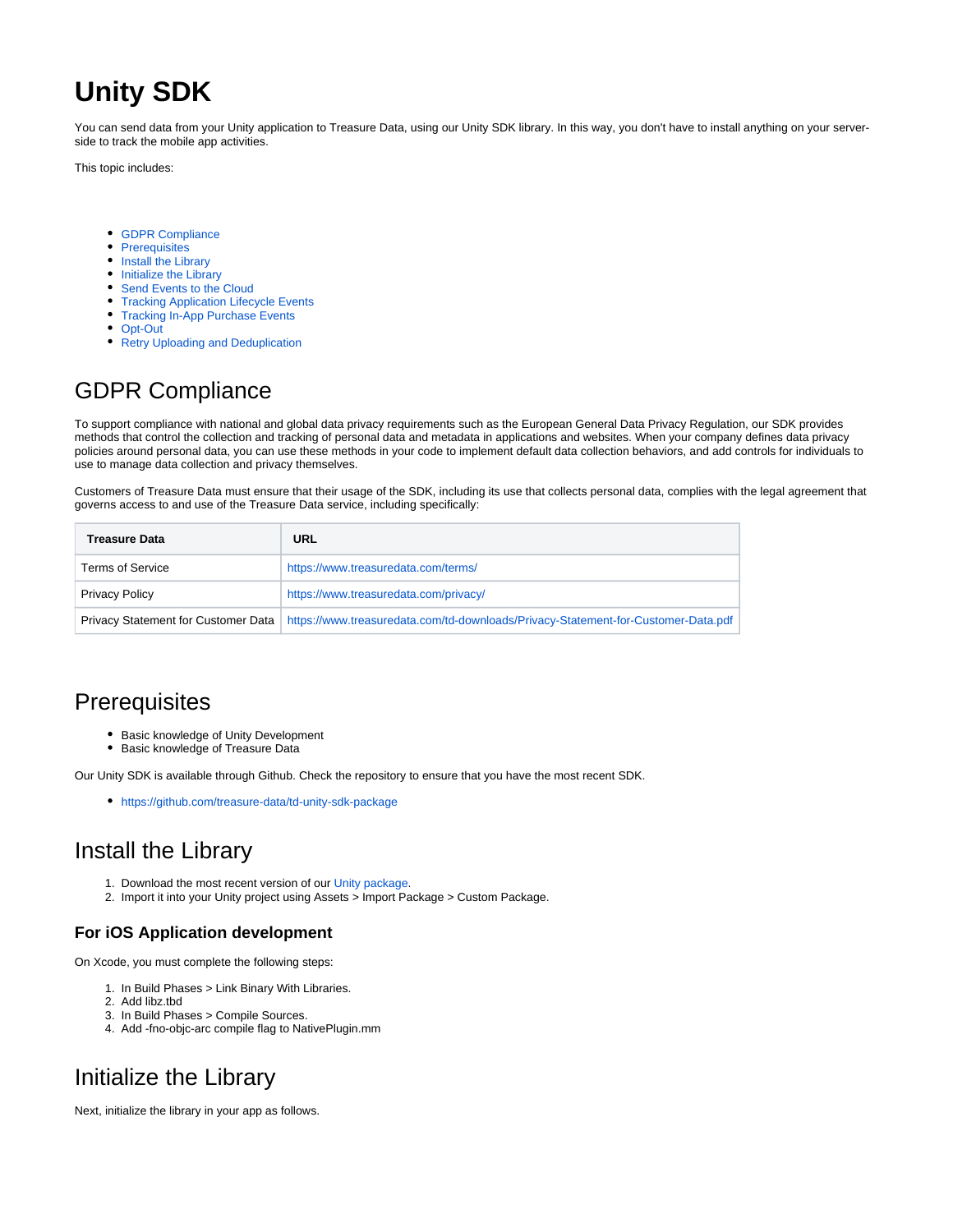```
public class MyTreasureDataPlugin : MonoBehaviour {
#if UNITY_IPHONE || UNITY_ANDROID
  [RuntimeInitializeOnLoadMethod(RuntimeInitializeLoadType.BeforeSceneLoad)]
  static void OnRuntimeInitialization() {
    TreasureData.InitializeApiEndpoint("https://in.treasuredata.com");
    TreasureData.InitializeApiKey("YOUR_API_KEY");
     ...
    /*
      * This is optional, but you can encrypt the buffered data on mobile devices.
      * You can prevent people from checking the buffered events on the disk.
      */
    // TreasureData.InitializeEncryptionKey("RANDOM_STRING_TO_ENCRYPT_DATA");
  }
  void OnApplicationPause(bool pauseStatus) {
    // Make an open request whenever app is resumed
    if (!pauseStatus) {
      TreasureData.Instance.UploadEvents(
       delegate() { Debug.LogWarning ("UploadEvents Success!!! "); },
        delegate(string errorCode, string errorMsg) { Debug.LogWarning ("UploadEvents Error!!! errorCode=" + 
errorCode + ", errorMsg=" + errorMsg); }
      );
 }
  }
#endif
}
```
The API key can be retrieved from the TD Console. It's recommended that you use the [write-only API key](http://docs.treasuredata.com/display/PD/About+Access+Control) for SDKs. Let us know if you're having any build issues.

When to upload and how often to upload buffered events depends on the characteristics of your application. Good times to upload include:

- When the current screen is closing or moving to background
- When closing the application

#### <span id="page-1-0"></span>Send Events to the Cloud

Next, call the AddEvent () function at the appropriate time within your applications. The following example shows an event is sent to the table table b within the database database\_a.

```
Dictionary<string, object> ev = new Dictionary<string, object>();
ev["str"] = "strstr";
ev["int"] = 12345;
ev["long"] = 12345678912345678;
ev["float"] = 12.345;
ev["double"] = 12.3459832987654;
ev["bool"] = true;
TreasureData.Instance.AddEvent("database_a", "table_b", ev);
```
IP whitelist won't be applied to any import from iOS or Android SDK. Also we've seen a lot of cases where a lot of iOS or Android devices have an invalid timestamp (like 1970/01/01), so we're currently ignoring the log which has a timestamp older than 7 days, and newer than 3 days ahead.

#### <span id="page-1-1"></span>Tracking Application Lifecycle Events

Optionally, you can enable the Unity SDK to automatically capture app lifecycle events (disabled by default). You must explicitly enable this option. You can set the target table through DefaultTable:

```
[RuntimeInitializeOnLoadMethod(RuntimeInitializeLoadType.BeforeSceneLoad)]
static void OnRuntimeInitialization() {
  // TreasureData client setup...
  TreasureData.DefaultTable = "app_lifecycles";
  TreasureData.Instance.EnableAppLifecycleEvent();
}
```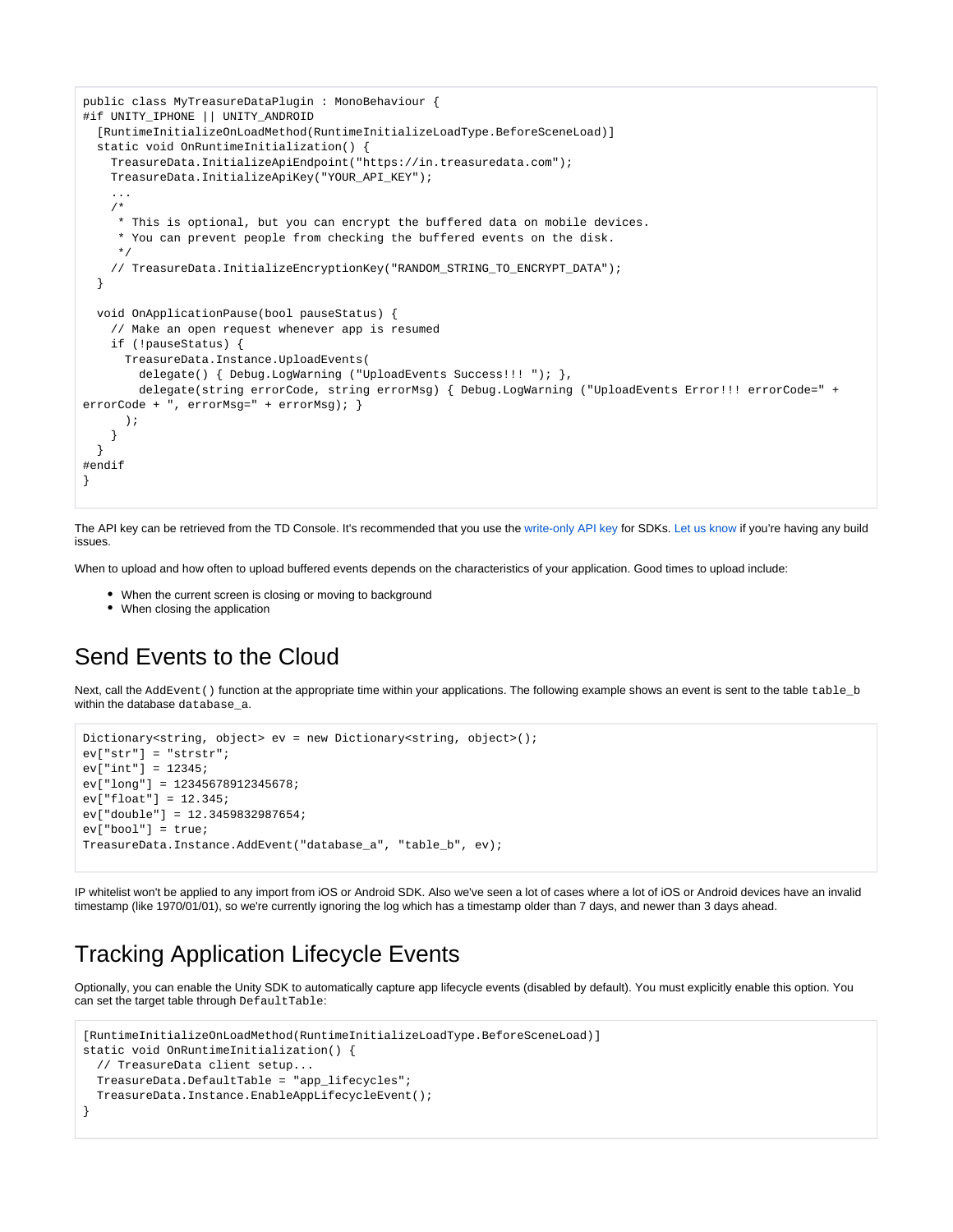There are 3 kinds of event that are tracked automatically:

- Application Open
- Install
- Update

These events are captured along with relevant metadata depends on the specific type of event:

Application Open

```
{
     "td_unity_event": "TD_UNITY_APP_OPEN",
     "td_app_ver": "1.0",
     ...
}
```
#### Application Install

```
{
     "td_unity_event": "TD_UNITY_APP_INSTALL",
     "td_app_ver": "1.0",
     ...
}
```
#### Application Update

{

}

```
"td_unity_event": "TD_UNITY_APP_UPDATE",
 "td_app_ver": "1.1",
 "td_app_previous_ver": "1.0",
 ...
```
#### <span id="page-2-0"></span>Tracking In-App Purchase Events

If enabled, Treasure Data SDK can automatically track IAP events without having to listen and call addEvent yourself. Enable this tracking feature by:

TreasureData.sharedInstance.enableInAppPurchaseEvent();

Although always disabled by default (unlike the other options: app lifecycle events or custom events, this choice is not persisted), you could explicitly disable this feature by:

|  | TreasureData.sharedInstance.disableInAppPurchaseEvent(); |
|--|----------------------------------------------------------|
|--|----------------------------------------------------------|

Depends on the native platform in which the game is running on, the event's schema could be different. On Android, the IAP event's columns consist of:

- td\_android\_event
- td\_iap\_product\_id
- td\_iap\_order\_id
- td\_iap\_product\_price
- td\_iap\_quantity
- td\_iap\_product\_price\_amount\_micros
- td\_iap\_product\_currency
- td\_iap\_purchase\_time
- td\_iap\_purchase\_token
- td\_iap\_purchase\_state
- td\_iap\_purchase\_developer\_payload
- td\_iap\_product\_type
- td\_iap\_product\_title
- td\_iap\_product\_description
- td\_iap\_package\_name
- td\_iap\_subs\_auto\_renewing
- td\_iap\_subs\_status
- td\_iap\_subs\_period
- td\_iap\_free\_trial\_period